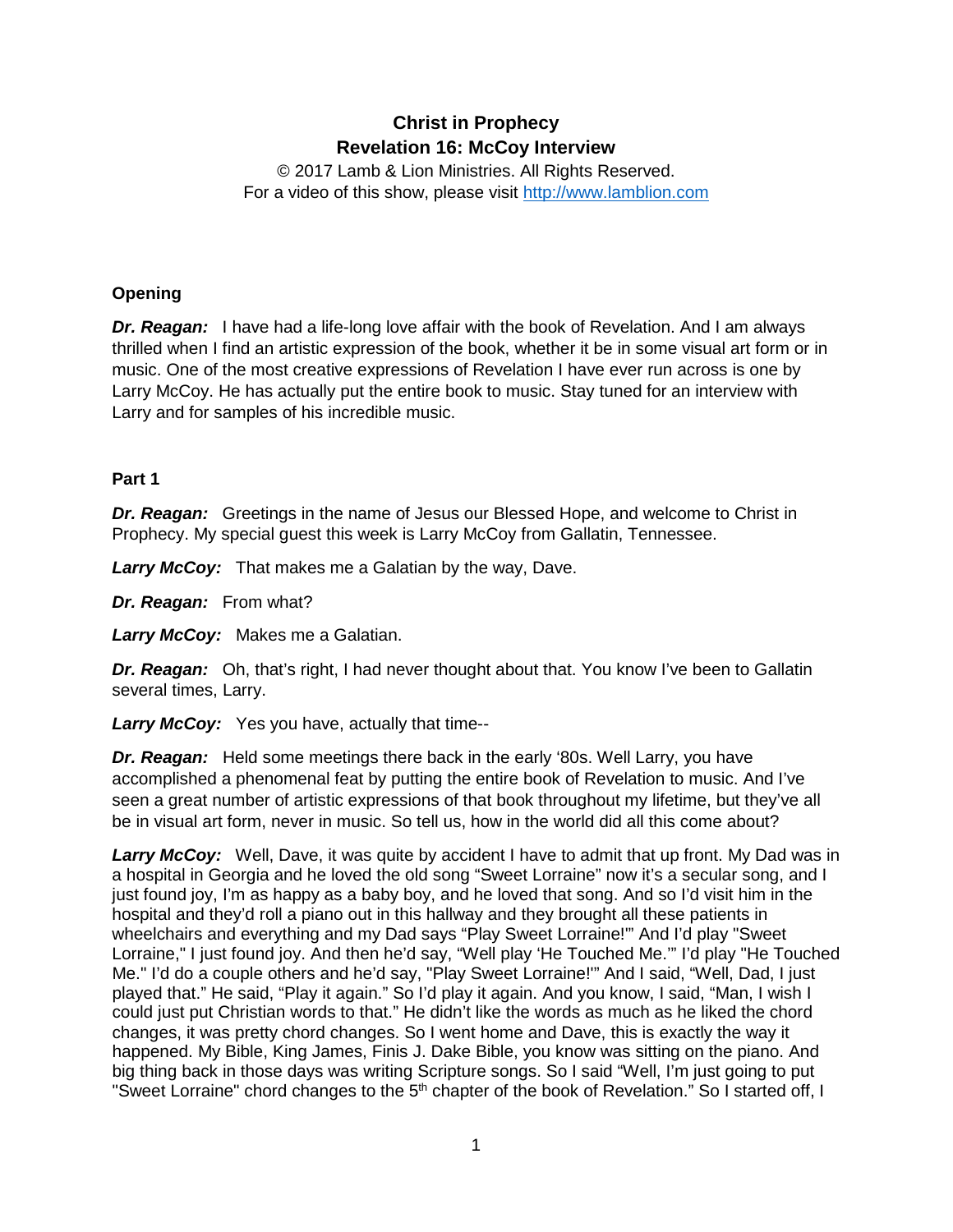saw a book in the right hand of God, it was sealed seven times. I saw an angel in a loud voice saying, "Who is worthy?" And it fit just, it just fit!

*Dr. Reagan:* It flowed.

*Larry McCoy:* Then at the end of it, I put a scripture song, "Thou art worthy" that's four, but "Worthy is the Lamb of God to praise" you know. And so that's how it started. I said "Well that's a pretty good idea. Why don't I do all the books that way?"

*Dr. Reagan:* So you started with chapter 5.

*Larry McCoy:* I started with chapter 5 and "Sweet Lorraine." You know?

**Dr. Reagan:** But that's a good chapter to start with because that's a chapter of glorious worship.

*Larry McCoy:* That is. It sure is.

*Dr. Reagan:* Okay.

*Larry McCoy:* Absolutely.

*Dr. Reagan:* So did you go back and do it in order, or did you skip around or what?

*Larry McCoy:* But I had been listening to your theology, your preaching, a lot, Dave. And I realized that there's a good possibility the Church wouldn't be here after chapter 4 at that time.

*Dr. Reagan:* Oh, ok.

Larry McCoy: And so after that I looked to see, and so I said, "Well, I'll just write 1 through 5. And then I'll write, of course, the Marriage Supper of the Lamb in 19, and finish it up with 22." Well when I got to 22 Dave, it was like the writer's block, mental block. I couldn't get it. You know? And this still, small voice said, "Write the Tribulation." I didn't want to write the Tribulation. I'm not going to be here.

*Dr. Reagan:* That's pretty heavy stuff.

Larry McCoy: Yeah it's pretty heavy stuff and so I said "I don't want to write that," but anyway.

*Dr. Reagan:* But you've got a wonderful, some fellow with a wonderful bass voice.

*Larry McCoy:* Don Hoff.

*Dr. Reagan:* That just sound like the voice of God.

**Larry McCoy:** "I saw when the Lamb opened one of the seals, I heard thunder and a beat." You've gotta have a big bass voice to sing that stuff. And I did, he was about 6' 5'' and he had red hair and he stuck out like this. I'm not sure he didn't resemble God sometimes, you know. But anyway. I started on that and wrote the Tribulation down through 18. And then 22 just came to me. I mean, you know, it was like God gave me the, if I hadn't, if I'd written 22 Dave we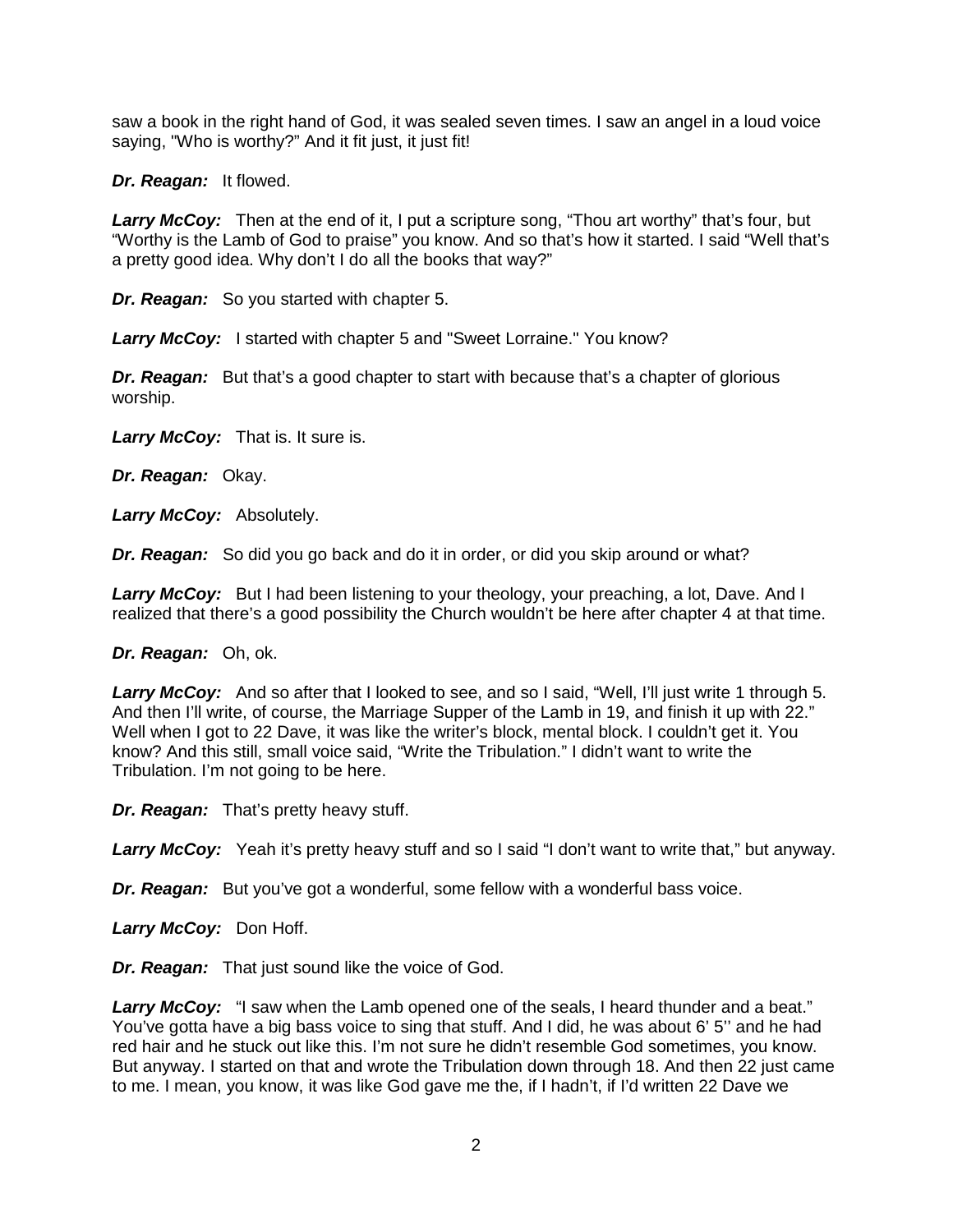wouldn't be sitting here talking today about anything in the middle. But you know, divine coincidence allowed me to go back and write the Scripture.

*Dr. Reagan:* Well, I don't believe in divine coincidence when you're working in the will of God.

*Larry McCoy:* Well, I used that-

*Dr. Reagan:* I believe it's God's guiding.

*Larry McCoy:* Amen.

*Dr. Reagan:* He wanted you to do the whole thing, and he forced you to do the whole thing, before he was going to let you do 22. Right?

*Larry McCoy:* Amen. That's exactly the way it is.

*Dr. Reagan:* And then 22 is just to me, the greatest one of all.

*Larry McCoy:* Yeah, even so come Lord Jesus, the grace of the Lord Jesus Christ be with you all amen.

*Dr. Reagan:* So how long did it take you to do all this?

*Larry McCoy:* Well, it took me about two years. And all this time I was playing piano with Johnny Cash.

*Dr. Reagan:* Well, hey, we want to talk about that in just a moment. But before we get to your personal background, and what happened to you before you did all this. I want to give our viewers a feel for what you have accomplished so I want to ask you just to start off with chapter one, would you sing that for us?

*Larry McCoy:* I will do that, happily.

*Dr. Reagan:* Okay, so here is Larry McCoy, singing chapter 1 of the book of Revelation.

*Larry McCoy:* In the year 96 AD, on the Island of Patmos, the beloved Apostle John was praying on the Lord's day.

**Song**

#### **Part 2**

*Dr. Reagan:* What a blessing that song was! I tell you, I just love that first chapter, the way you put that to music. And when I heard that the very first time, it whetted my appetite and I could hardly wait to hear the rest of the music of that album.

*Larry McCoy:* You know Dave, you were one of the men that gave me my first break in doing the Revelation.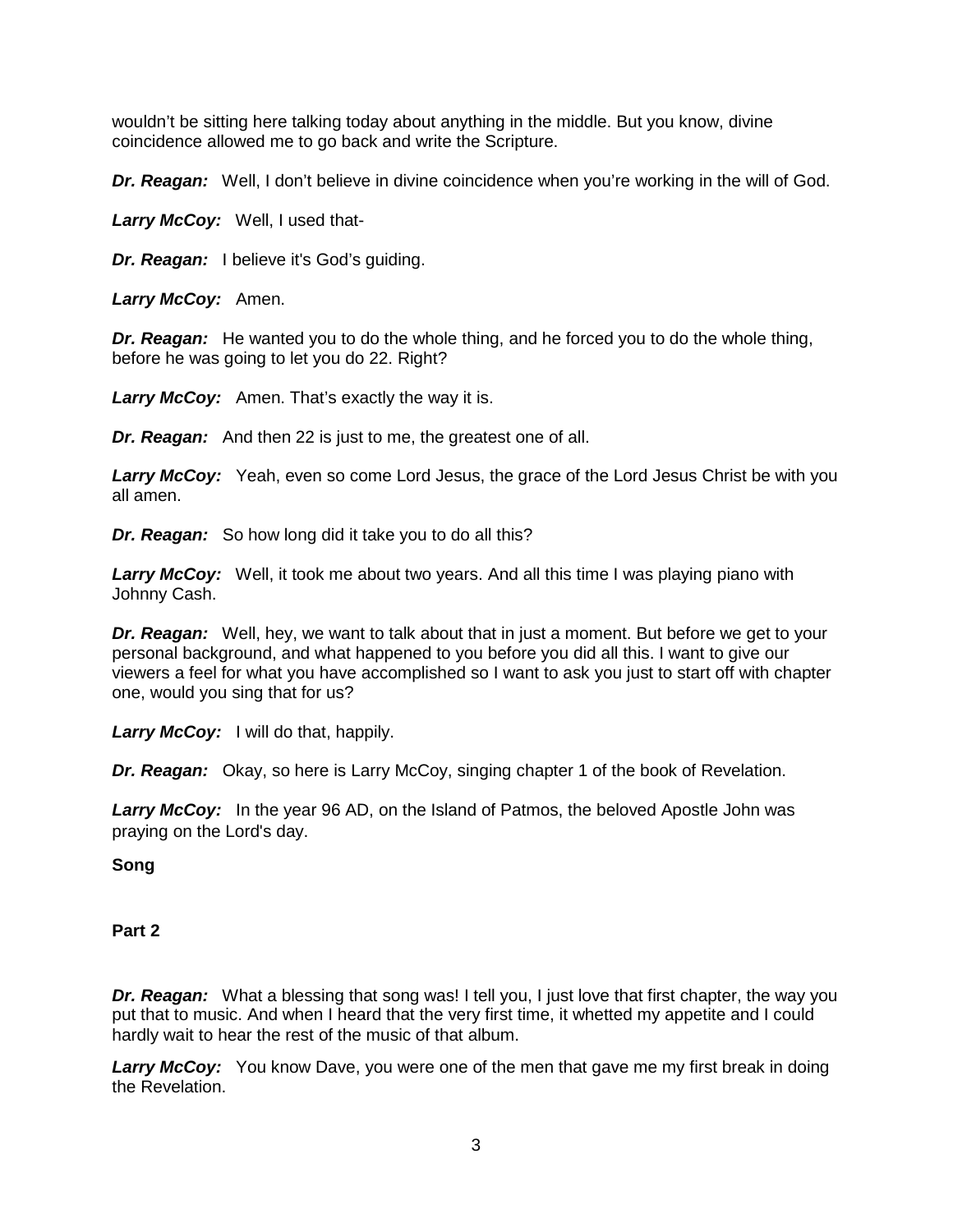*Dr. Reagan:* Is that right?

Larry McCoy: You sure were. You mentioned earlier that you had come to Gallatin.

*Dr. Reagan:* Yes.

*Larry McCoy:* Well, some lady gave you my recording.

*Dr. Reagan:* That's right.

**Larry McCoy:** And you heard it and called me. And I did your very first prophecy conference in Plano, Texas.

*Dr. Reagan:* That's right, conference. And I talked about that on the radio and we sold copies of that over the radio.

*Larry McCoy:* And it really launched me, you know. And I appreciate it Dave. I'm glad you even know my name.

*Dr. Reagan:* Oh, come on.

Larry McCoy: It's the truth.

*Dr. Reagan:* Well, speaking of names, now you just dropped a big one right before we had you sing that chapter, and that was Johnny Cash. Tell us about your relationship with him.

*Larry McCoy:* Well, I played piano with him in the 70's. And John actually means a great deal to me, he and June. I had the best playing job in the world. And I'll tell you a funny story about how I got that job. I was playing there in town you know. And I got this audition phone call said, "Come and audition for Johnny Cash." And so, this is true Dave, I wouldn't tell you. And I went over there and I sit down at this piano and he came in. "Well, hello there, Larry." He said, "Can you play "*I Walk the Line?"* And I said, "No, I've never heard that song before." I said, "But if you'll hum it, I can play it. I've got a really good ear."

*Dr. Reagan:* And he's talking about his number one song.

Larry McCoy: I know! And that's what he said. He says, "Let me get this right. You want to play piano for me and you've never heard my hit song?" Today it's funny. Then it wasn't so funny.

*Dr. Reagan:* You were squirming out there!

*Larry McCoy:* I was squirming. And I said, "Well, you see." And he sung it. And it changes "I keep my eyes--" And it changes keys three or four times. And I got all that. But then he said. He says, "Larry." He says, "Do you know how to play "*Peace in the Valley*?" And I said, "Absolutely." I've played peace. He said he didn't need a piano player on "*I Walk the Line*." It had been a hit for twenty years. But he needed a piano player on "*Peace in the Valley"* and he was starting to do those type songs.

*Dr. Reagan:* Oh yes, some religious songs.

**Larry McCoy:** I tell you what I've had some great experiences with that one.

*Dr. Reagan:* So he hired you even though you didn't know his hit song?

*Larry McCoy:* Yeah, and I learned it real quick!

*Dr. Reagan:* Larry, were you always a Christian? Were you born in a Christian family?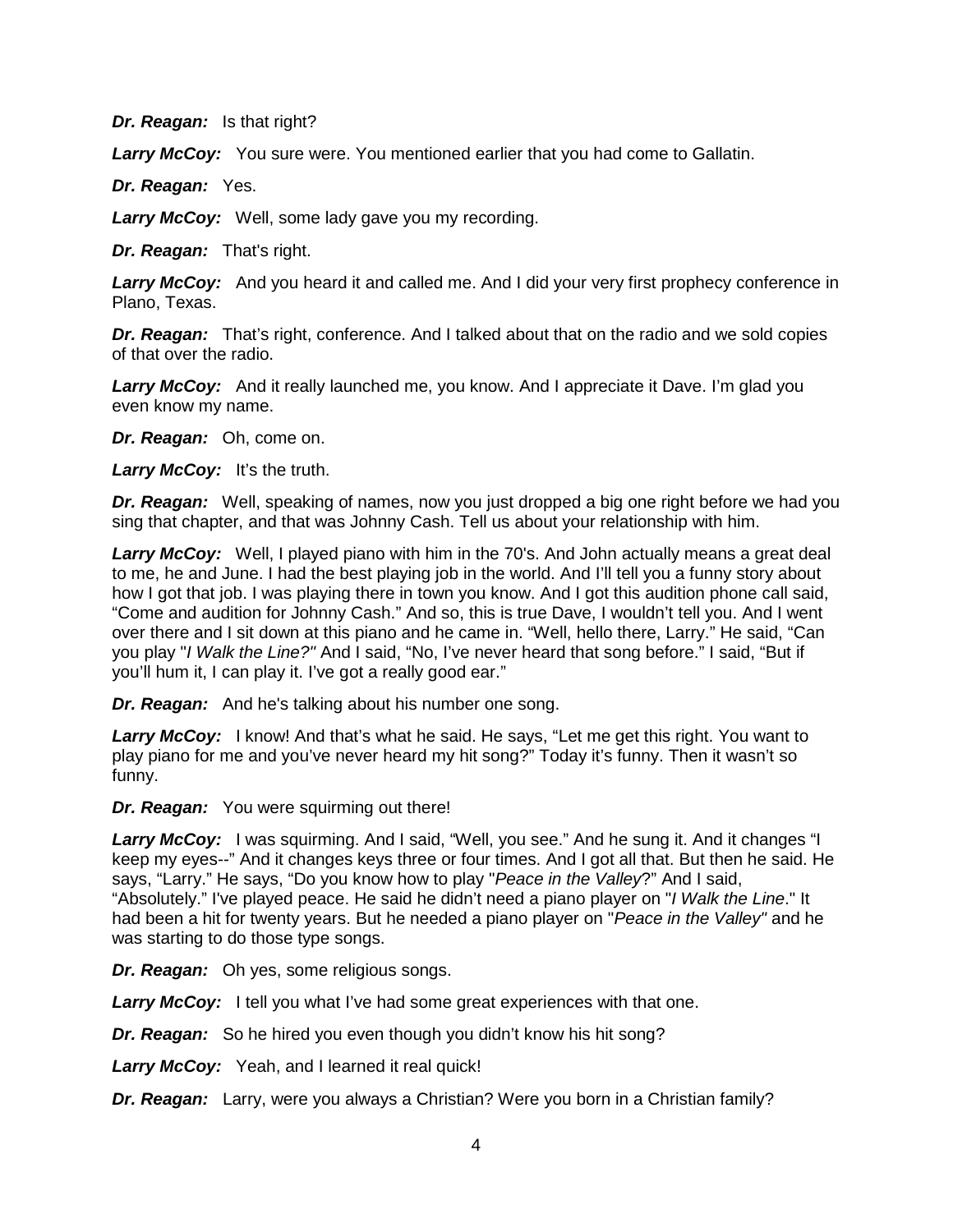*Larry McCoy:* I was raised in a Christian family. But, Dave I don't want to give too much credit to my life away from the Lord. But I tell you what, June Carter and Johnny Cash were instrumental in allowing me to see that I didn't have to be a preacher's kid in order to live a life dedicated to the service of the Lord. And be the manifest presence of God in this earth. And John started holding Bible studies. It was the Oakridge Boys, Larry Gatlin, Carl Perkins, you know, June and we would hold these Bible studies. And noticeably I saw Carl Perkins throw his cigarettes away. Now we didn't say, "Okay everybody quit smoking!" You know?

*Dr. Reagan:* You just let the Holy Spirit convict.

*Larry McCoy:* The Holy Spirit. Come as you are to the Lord. And then the Ruach HaKodesh, the Holy Ghost, begins to mold you, and calls your conscious. It's a renewing of your mind.

*Dr. Reagan:* That's right.

*Larry McCoy:* By the washing of the Word.

*Dr. Reagan:* That's right.

Larry McCoy: You know and so that's how it began. You know? And then I began to write the Revelation when it was here. And the first time I ever recorded it, I told John. I said-- am I running over time?

*Dr. Reagan:* No keep going.

*Larry McCoy:* I told John I said, "I've put the book of Revelation to music John." And he says, "Well, I know a guy that put Timothy to the book." In other words, "It's not a big deal to me man." You know? Wait a minute aren't you supposed to pat me on the back and tell him how good of a boy I am? Anyway, I took it to play for him. And so I started on one, one we just heard. And I played it and when I finished Dave, I looked around and John had his hands up in the air like this. And I said, "I know I've got him now." So I hit 3, the one you're going to hear in a few minutes and played that. And he said, "Do you know 21? That's my mother's favorite." I did 21. I did 22. You know? And I was expecting him-- you know he stuck out his hand at the end of that and I was expecting him to shake my hand. You know I was back in the flesh again. He grabbed my hand and held it like this and he said, "Lord." Like I'm plugged into a wire. And he says, "Help me get this work out to the world. If I'm not the source, close this door, and open another door." And boy, it was an amazing prayer. And when he finished that prayer he said, "Have you got this on tape?" I said, "No." He called Pete Drake Studio right then, and says, "I'm bringing a man down there, and we're going to do this." And so I went down there and he went with me. The man cut the tape machine on, and except for when he changed the reels, I did it straight through all 22. There was a place in 4 when I went nu-nu-nu-nu. You'll hear it in a few minutes, and it's a long run down the piano, I sort of goofed it up. If I had said, "Hold it, we'll back it up and do it again." I didn't even do that. It's on the original recordings, it's still the same way. But I tell you, it was electric. It was absolutely electric.

*Dr. Reagan:* Well that's what I call an anointing brother, an anointing.

*Larry McCoy:* Well, hallelujah.

*Dr. Reagan:* Thank you for sharing that story with us.

*Larry McCoy:* Yeah.

*Dr. Reagan:* What I'd like for you to do now is to sing one of the letters to the churches. The one that is my favorite is the one to the Church at Laodicea. Would you sing that one?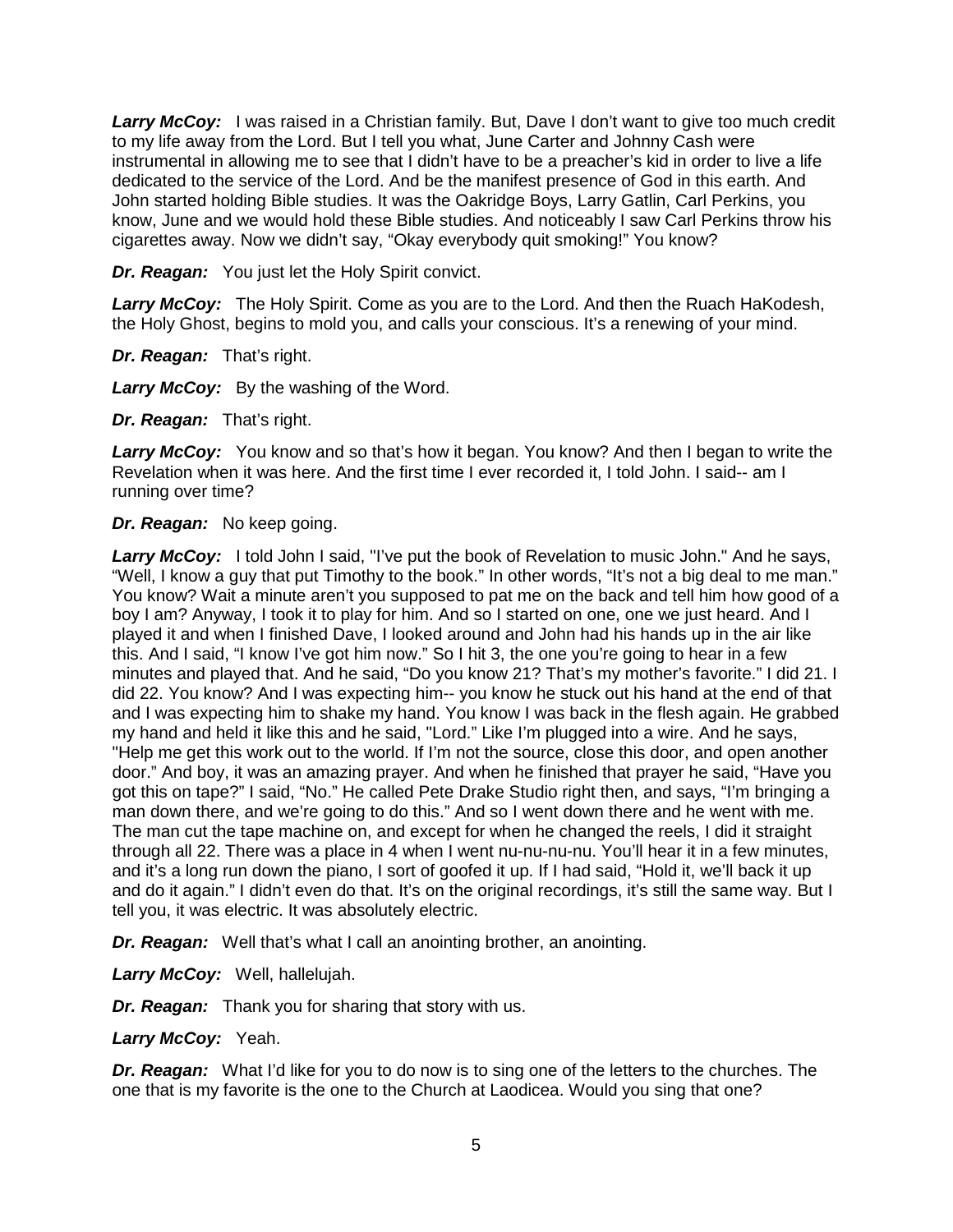**Larry McCoy:** I would definitely sing that one.

**Dr. Reagan:** OK, folks, here is Larry McCoy singing the letter to the Church at Laodicea.

**Song**

# **Part 3**

*Dr. Reagan:* Well, once again Larry I want to thank you for a great blessing. I tell you that just blessed my socks off, as we say here in Texas.

## *Larry McCoy:* Thanks.

*Dr. Reagan:* Well listen, in the Old Testament, the book of worship is Psalms. In the New Testament the book of worship is Revelation, a lot of people don't realize that. But in chapter 4 it really starts breaking out in worship as John is taken up to heaven. So how about singing that chapter?

*Larry McCoy:* Amen. I'd love to Dave.

*Dr. Reagan:* Okay, so here's Larry McCoy singing chapter 4 of the book of Revelation.

## **Song**

# **Part 4**

**Dr. Reagan:** Now what I'd like to do right now is to jump from the beginning of the book to the end of the book.

#### *Larry McCoy:* Amen.

**Dr. Reagan:** And have you start with chapter 19; the chapter about the return of Jesus Christ in glory and majesty. To come back to this earth and reign over this earth. That the earth may be filled with truth, and you know, peace righteousness and justice as the waters cover the sea.

#### *Larry McCoy:* Amen.

*Dr. Reagan:* So would you be willing to sing chapter 19 for us?

*Larry McCoy:* Absolutely. Hallelujah.

*Dr. Reagan:* Okay brother. Then folks, here is Larry McCoy singing chapter 19, about the return of Jesus Christ on that majestic white horse.

**Song**

**Closing**